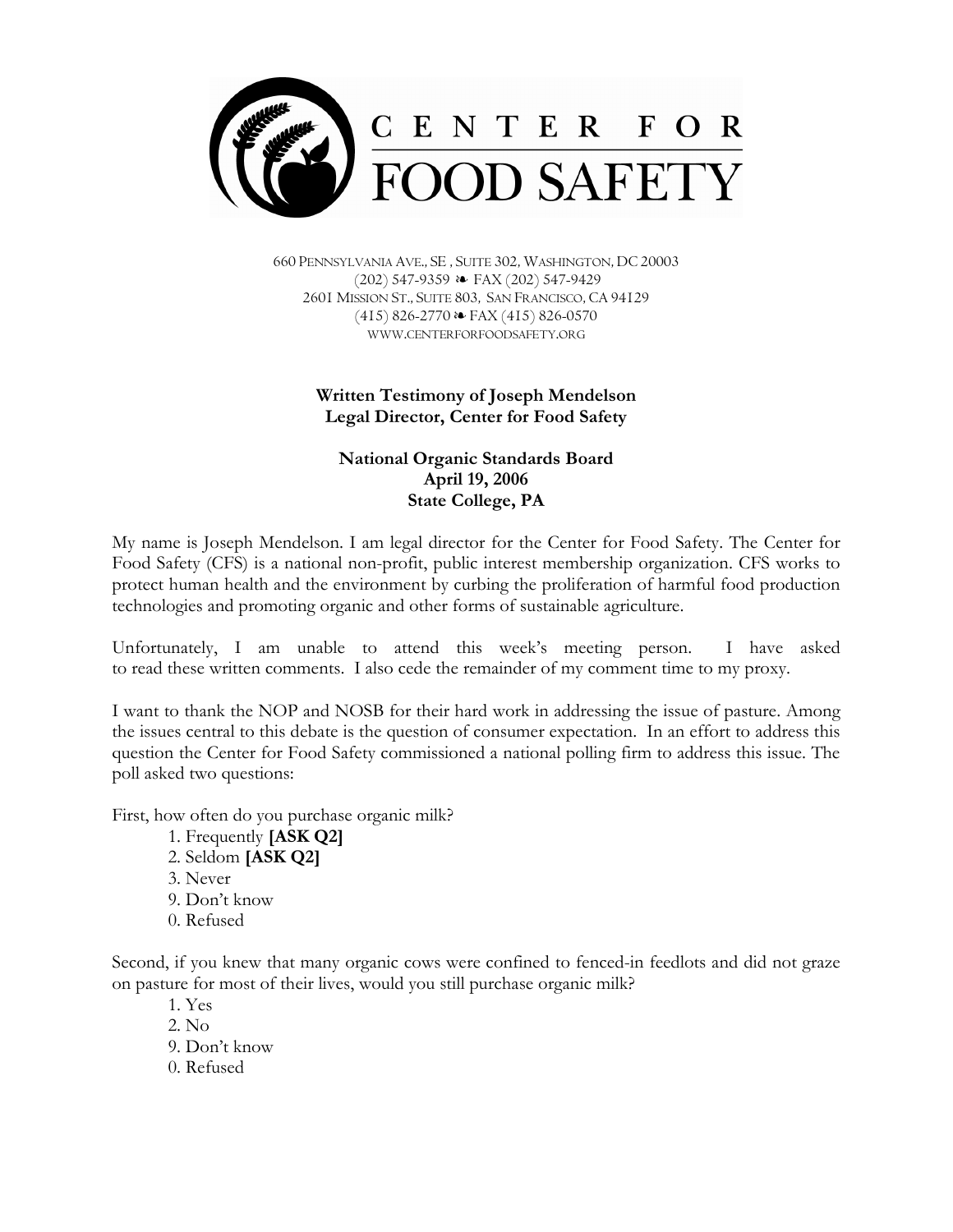The results found that 19% of Americans purchase organic milk. The data also present a clear picture of consumer expectations concerning the pasture requirements for organic milk production. Some of the results were as follows:

A majority of organic milk purchasers (51%) say they would no longer purchase organic milk if they knew that many organic cows were confined to fenced-in feedlots and did not graze on pasture for most of their lives.

Maybe even more significantly, almost half of the frequent organic milk purchasers would alter their purchasing habits:

\$ Forty-four percent (44%) of those who frequently purchase organic milk would no longer do so if they knew that many organic cows were confined to fenced-in feedlots and did not graze on pasture for most of their lives.

Moreover, women (the principal family food purchasers) are even more apt to change their organic milk purchasing habits:

Sixty-one percent  $(61\%)$  of women who purchase organic milk either frequently or seldomly would no longer do so if they knew that many organic cows were confined to fenced-in feedlots and did not graze on pasture for most of their lives.

Finally, the data show that if organic milk producers hope to grow the organic milk market by changing seldom purchasers into frequent purchasers, a strong pasture requirement should be put in place because:

Fifty-eight percent (58%) of consumers that seldom purchase organic milk state they would not purchase organic milk if they knew that many organic cows were confined to fenced-in feedlots and did not graze on pasture for most of their lives.

The national polling was conducted by the firm American Viewpoint. This data is from a national survey of 1011 U.S. adults conducted March 29 through April 3, 2006. The margin of error for the entire sample is plus or minus 3% at the 95% confidence level. The margin of error for the organic milk consumers (n=188) is plus or minus 7.2% at the 95% confidence. Full data from this poll is available at http://www.centerforfoodsafety.org. CFS notes that this sample size is consistent with the survey sample size used by the California Institute for Rural Studies, in its USDA-AMS funded study, "Regulating Organic: Impacts of the National Organic Standards on Consumer Awareness and Organic Consumption Patterns."

CFS also would note that, based upon its review of the comments from the first proposed rule, the public expects the organic standards to be a standard dedicated to providing real outdoor access to livestock including dairy animals. Of the 201, 794 public comments CFS reviewed 29% of those comments supported regulations with strong outdoor access requirements. Indeed, outdoor access was the sixth most important comment issues area ranked behind the "Big Three," NOSB authority and antibiotic use.